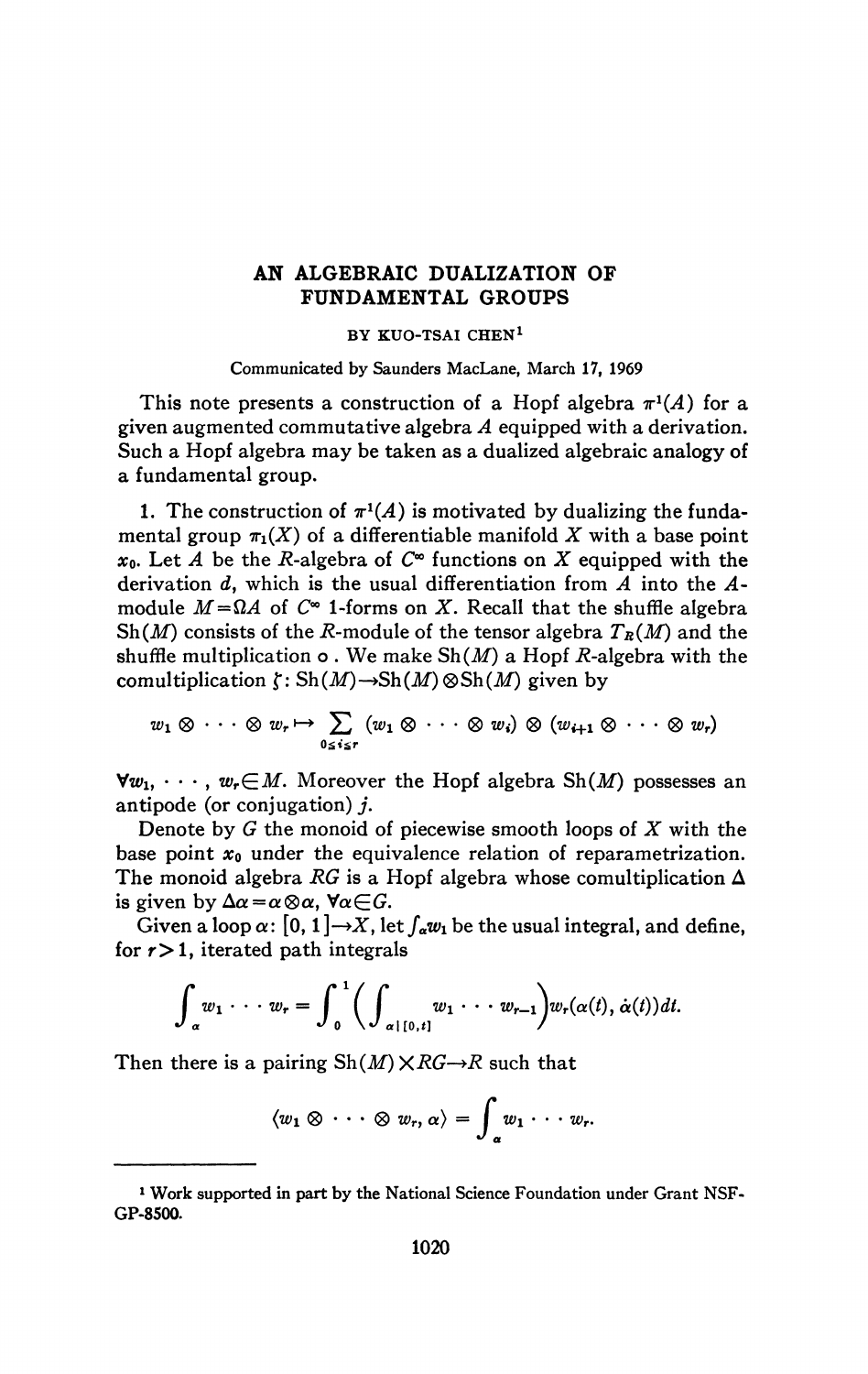This is actually a pairing of Hopf algebras so that,  $\forall u, v \in Sh(M)$ ,  $\forall \alpha, \beta \in G$ ,

$$
\langle u \circ v, \alpha \rangle = \langle u, \alpha \rangle \langle v, \alpha \rangle = \langle u \otimes v, \Delta \alpha \rangle,
$$
  

$$
\langle u, \alpha \beta \rangle = \langle \zeta u, \alpha \otimes \beta \rangle.
$$

**Moreover** 

$$
\langle u, \alpha^{-1} \rangle = \langle ju, \alpha \rangle.
$$

In the above pairing,  $\text{Sh}(M)$  is too large and has an ideal *I* which **is orthogonal to** *RG.* **The ideal I is spanned by elements of the type** 

$$
u\otimes fw\otimes v-(u\circ df)\otimes w\otimes v-f(x_0)u\otimes w\otimes v,
$$

 $\forall u, v \in Sh(M), f \in A, w \in M.$  (See [1].) Let  $P(A)$  denote the augmented quotient *R*-algebra  $\text{Sh}(M)/I$ . Set  $\bar{u} = u + I$ .

Observe that the 1-form  $df \in M = T^1(M) \subset T(M)$  can be taken as an element of Sh $(M)$  so that  $\langle df, \alpha \rangle = \int_{\alpha} df = 0$ . Let  $Q(A)$  denote the augmented quotient *R*-algebra of  $P(A)$  over the ideal generated by all  $df$ ,  $f\in A$ . It turns out that  $O(A)$  is a quotient Hopf R-algebra of Sh(*M*). The induced pairing  $O(A) \times RG \rightarrow R$  is again that of Hopf **algebras.** 

Let  $\alpha_{s}$ ,  $0 \leq s \leq 1$ , represent a piecewise smooth homotopy of loops **from the loop**  $\alpha_0$  **to the loop**  $\alpha_1$  **at the base point**  $x_0$ **. Our interest is** in those elements *u* of  $O(A)$  such that  $\langle u, \alpha_{s} \rangle$  is independent of *s*. For this purpose, we devise algebraically a derivation  $\delta$  of the *R*algebra  $O(A)$  such that, if  $\delta u = 0$ , then

$$
(d/ds)\langle u, \alpha_s \rangle = (d/ds) \int_{\alpha_s} u = 0.
$$

Denote by  $\pi$ <sup>1</sup>(*A*) the kernel of the derivation  $\delta$ , which happens to be a Hopf R-algebra with an antipode. Obviously there is an induced **pairing of Hopf algebras** 

$$
\pi^1(A) \times R\pi_1(X) \to R.
$$

**In our construction described below, the algebra** *P(A)* **will be, in addition equipped with a derivation.** 

**2. All rings and algebras will be commutative and possessing one.**  Let  $K$  be the ground ring. We begin with the category  $C$  of  $K$ -modules **and shall only make use of the fact that** *C* **is a cocomplete tensored category, i.e. a tensored category (see [4]) which has tensor-productpreserving direct limits.**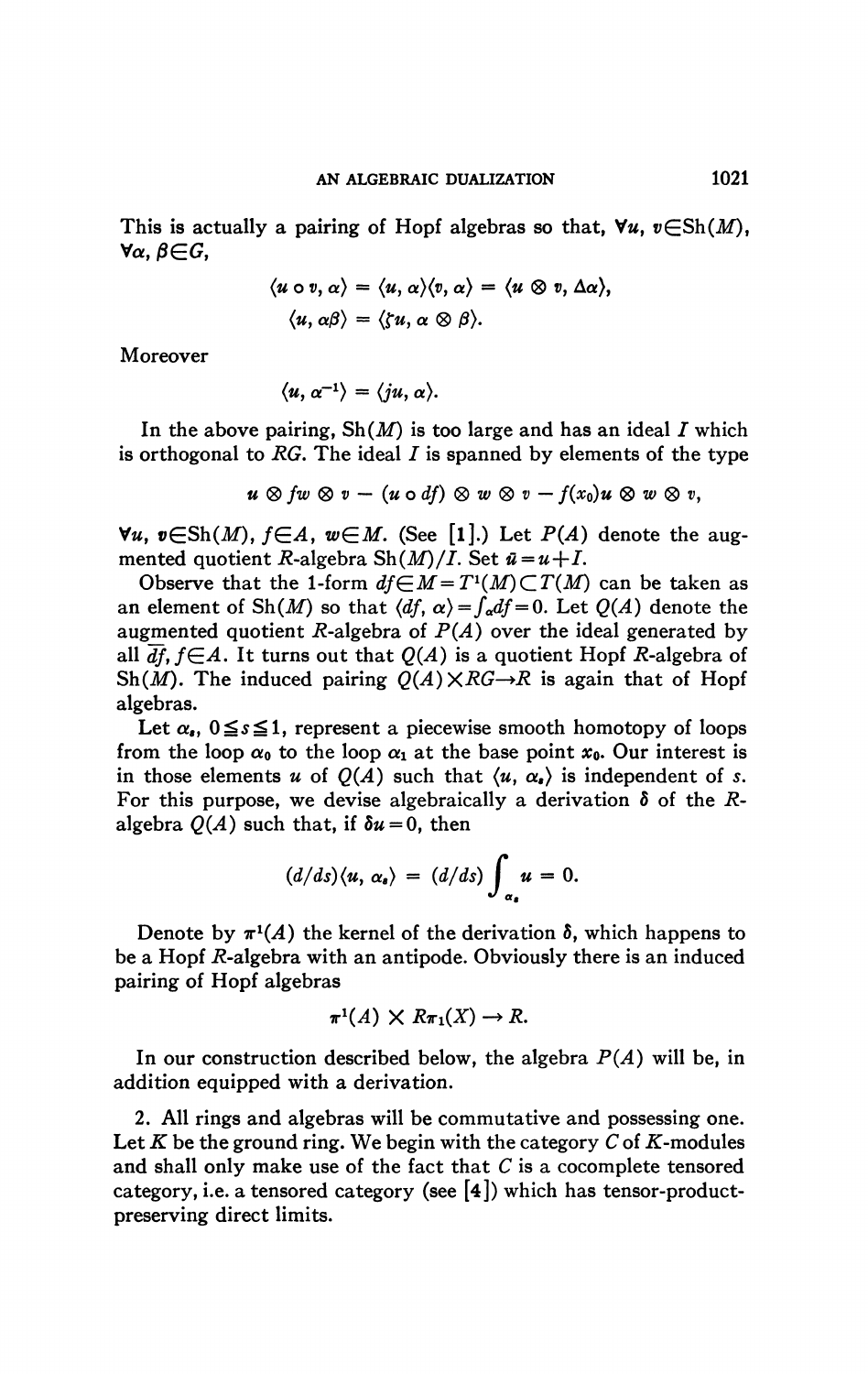1022 **K.-T. CHEN September** 

Denote by C' the morphism category of C. An object *M* of C' is a morphism of K-modules  $d_M$ :  $|M| \rightarrow \Omega M$ ; and a morphism of C',  $\phi$ :  $iM \rightarrow M'$ , consists of two morphisms of K-modules  $|\phi| : |M| \rightarrow |M'|$ and  $\Omega \phi : \Omega M \rightarrow \Omega M'$  with  $d_{M'}|\phi| = \Omega \phi d_M$ . The tensor product  $M \otimes_{\mathcal{C}} M'$ is defined to be

 $(d_M \otimes 1, 1 \otimes d_{M'})$ :  $|M| \otimes |M'| \rightarrow \Omega M \otimes |M'| \oplus |M| \otimes \Omega M'$ .

Let  $K^{(1)}$  denote the object  $K \rightarrow 0$  in C'. With the ground object  $K^{(1)}$ and the tensor product  $\mathcal{D}_{c'}$ , we have a cocomplete tensored category C'. A C'-algebra A can be identified with a K-algebra  $|A|$  equipped with a derivation  $d_A: |A| \rightarrow \Omega A$ . If A is augmented, the augmentation of *A* will be denoted by *€A-*

3. A  $C'$ -algebra  $B$  is said to be exact if the sequence of  $K$ -modules

$$
0 \to K \to |B| \stackrel{d_B}{\to} \Omega B \to 0
$$

is exact. As in  $\begin{bmatrix} 1 \end{bmatrix}$ , we construct, for a given augmented C'-algebra *A*, an augmented exact C'-algebra  $P(A)$  and a morphism of augmented C'-algebras  $\chi_A: A \rightarrow P(A)$  which is universal with respect to morphisms from *A* to augmented exact C'-algebras. Moreover, there is a quotient augmented K-algebra  $Q(A)$  of  $|P(A)|$  such that the projection  $\rho: |P(A)| \rightarrow Q(A)$  is universal with respect to the property that  $\rho | \chi_A |$  is the composition

$$
|A| \xrightarrow{\left| \epsilon_A \right|} K \to Q(A).
$$

It happens that  $Q(A)$  is a Hopf K-algebra with commutative multiplication. (In  $\lceil 1 \rceil$ ,  $P(A)$  and  $Q(A)$  are respectively denoted by  $\text{Sh}(d, p)$ and Shc(d, p), where  $d = d_A$  and  $p = |\epsilon_A|$ .)

4. A C'-algebra *A* is said to be full if the composition

$$
|A| \otimes \operatorname{Im} d_A \to |A| \otimes \Omega A \xrightarrow{m} \Omega A
$$

is epic, where *m* denotes the scalar multiplication of the  $|A|$ -module  $\Omega A$ .

Construct the cocomplete tensored category  $C'' = (C')'$ . Each object *M* in C'' is then a square diagram in C which can be transposed. The transposed object will be denoted by  $M^t$ .

Given an augmented full C'-algebra *A,* there is an augmented  $C''$ -algebra  $\{A\}$  which is universal with respect to the property that  $|\{A\}| = |\{A\}^t| = A.$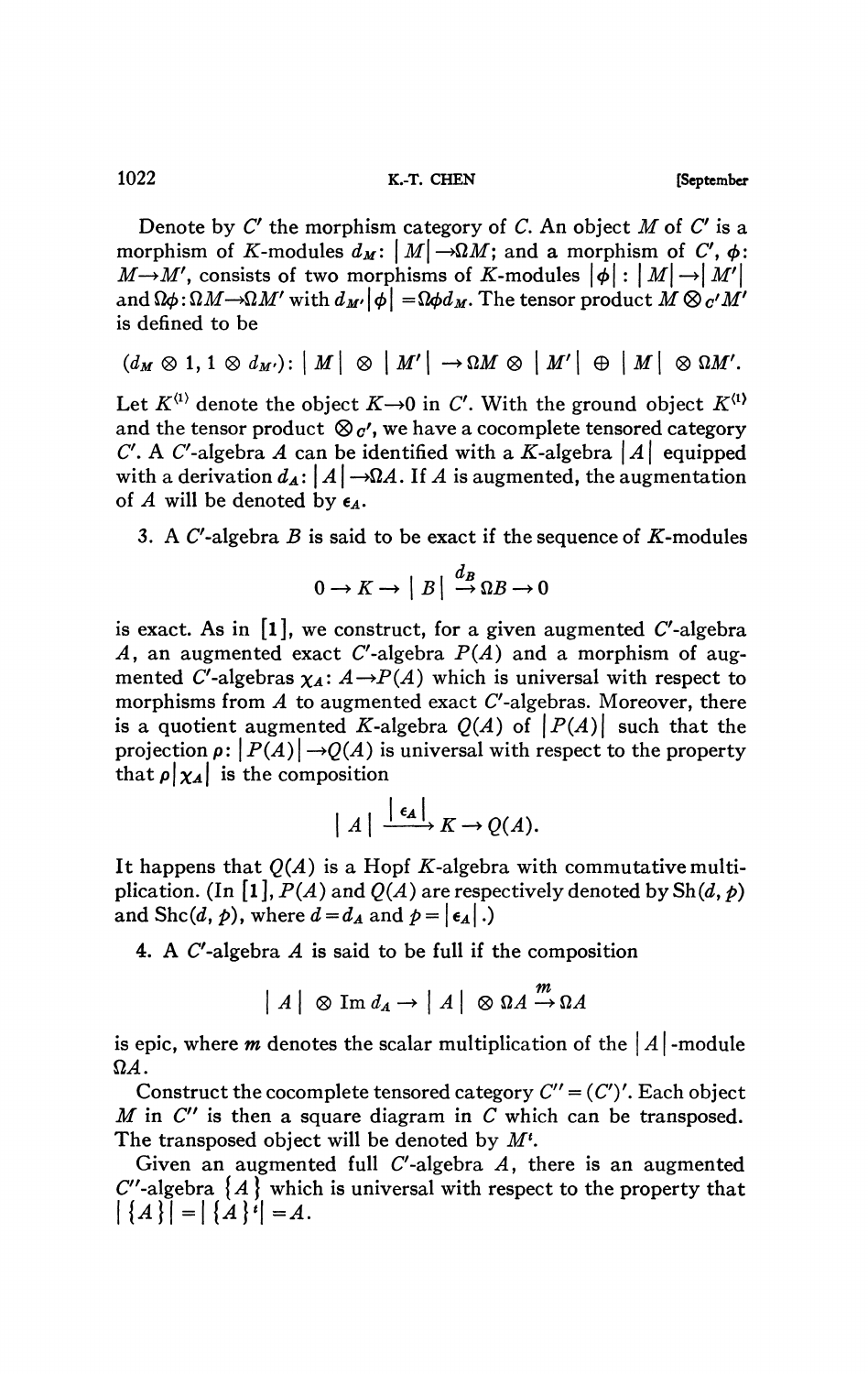Observe that the functors *P* and *Q* for the category *C* can be similarly constructed for the category C''. Furthermore,  $|Q(\lbrace A \rbrace)|$  $= Q(A)$ . Thus  $Q({A})$  represents a derivation  $\delta$  of  $Q(A)$ .

We define  $\pi^1(A)$  to be the kernel of the derivation  $\delta$ . If  $\otimes$  is also left exact, then  $\pi$ <sup>*l*</sup>(*A*) is a Hopf subalgebra of  $Q(A)$  and possesses an antipode.

THEOREM. *If A is an augmented full C<sup>f</sup> -algebra and if dA induces an exterior derivation*  $d_1$ :  $\Omega A \rightarrow \Omega A \wedge_{|A|} \Omega A$ , then the composite morphism of *K-modules* 

$$
\Omega A \xrightarrow{\Omega \chi_A} \supset \Omega P(A) \xrightarrow{i} | P(A) | \xrightarrow{\rho} Q(A)
$$

*induces a morphism of K-modules* 

$$
\theta\colon H^1(A) = \operatorname{Ker} d_1/\operatorname{Im} d_A \to \pi^1(A),
$$

*where i is the morphism of K-modules which splits the exact sequence of the exact C'-algebra*  $P(A)$  *in the same way as the augmentation of*  $P(A)$ *does.* 

REMARK 1. If  $\vec{A}$  is the augmented  $\vec{R}$ -algebra equipped with the derivation as described in §1 and if the manifold *X* is compact, then it follows from de Rham's theorem that  $\theta$  is injective.

REMARK 2. If *X* is a compact Riemannian surface, we let *K* be the complex number field and denote by  $A$  the augmented  $K$ -algebra of complex valued  $C^{\infty}$  functions on X equipped with the usual differentiation. Let  $M' \subset M = \Omega A$  be the K-module of abelian differentials of the first kind. It can be shown that the image of the composition

$$
Sh(M') \to Sh(M) \xrightarrow{\rho'} Q(A)
$$

lies in  $\pi$ <sup>*l*</sup>(*A*), where  $\rho'$  denotes the projection. This can be roughly interpreted to mean that the Hopf algebra  $\pi$ <sup>1</sup>(*A*) contains a Hopf subalgebra consisting of iterated path integrals (from  $x_0$ ) of abelian differentials of the first kind.

5. Two morphisms of augmented C'-algebras  $\phi_i$ :  $A \rightarrow A'$ ,  $i = 0, 1$ , are said to be homotopic if there exists an exact C'-algebra *B* with two augmentations  $s_0$ ,  $s_1$  and a morphism of C'-algebras  $\Phi: A \rightarrow A' \otimes_{\mathcal{O}} B$ such that  $\phi_i=(1\otimes s_i)\Phi$ ,  $i=0, 1$ , and  $(\epsilon_{A'}\otimes 1)\Phi$  is the composition

$$
A \xrightarrow{\epsilon_A} K^{(1)} \to B.
$$